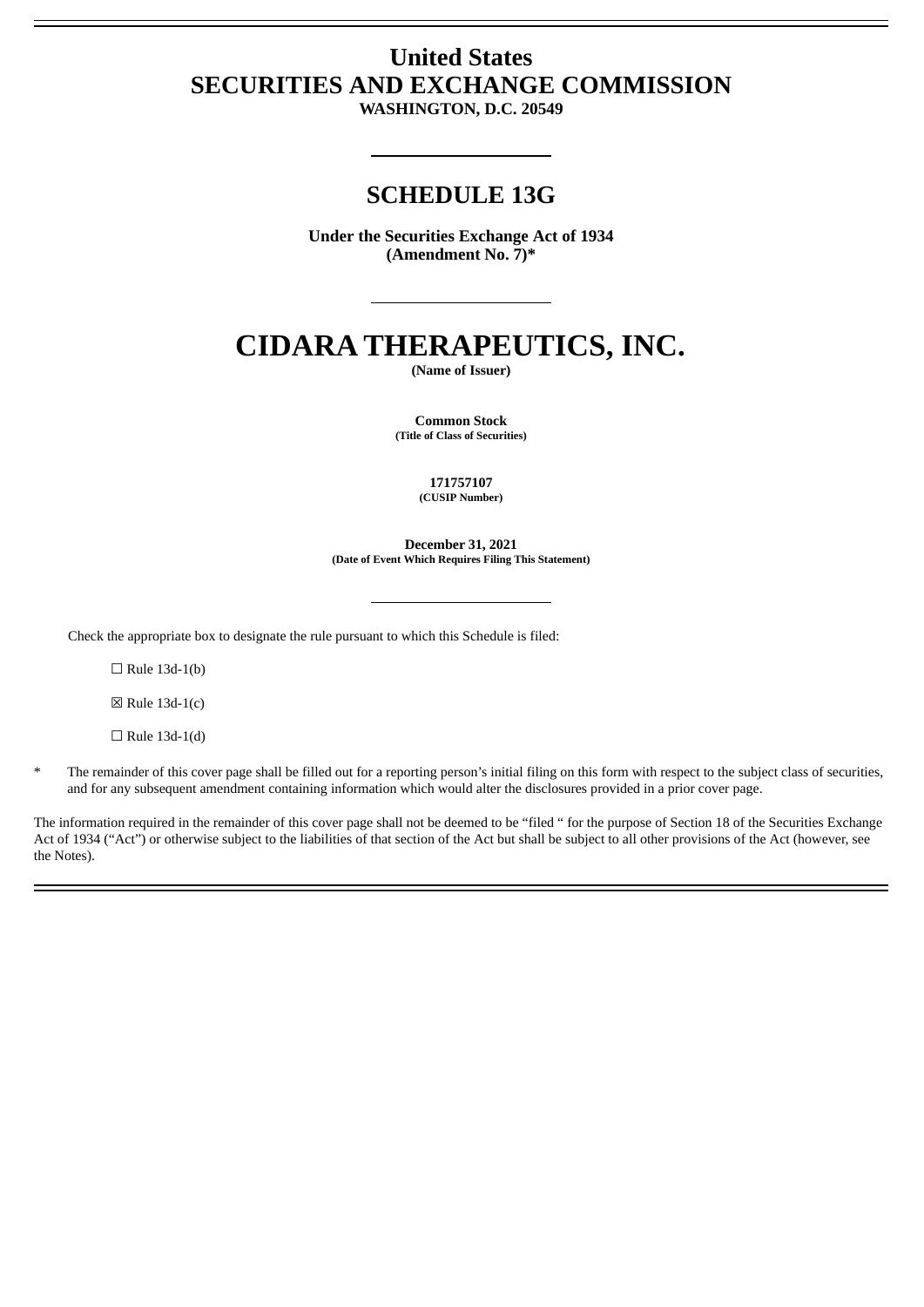CUSIP No. **171757107**

| 1.                                                       | Names of Reporting Persons                                                          |                                                                     |                                             |  |  |  |  |  |
|----------------------------------------------------------|-------------------------------------------------------------------------------------|---------------------------------------------------------------------|---------------------------------------------|--|--|--|--|--|
|                                                          | <b>BB</b> Biotech AG                                                                |                                                                     |                                             |  |  |  |  |  |
| 2.                                                       |                                                                                     | Check the Appropriate Box if a Member of a Group (See Instructions) |                                             |  |  |  |  |  |
|                                                          | (a) $\boxtimes$ (b) $\Box$                                                          |                                                                     |                                             |  |  |  |  |  |
|                                                          |                                                                                     |                                                                     |                                             |  |  |  |  |  |
| $\overline{3}$ .                                         | <b>SEC Use Only</b>                                                                 |                                                                     |                                             |  |  |  |  |  |
|                                                          |                                                                                     |                                                                     |                                             |  |  |  |  |  |
| 4.                                                       | Citizenship or Place of Organization                                                |                                                                     |                                             |  |  |  |  |  |
|                                                          | Switzerland                                                                         |                                                                     |                                             |  |  |  |  |  |
|                                                          |                                                                                     | 5.                                                                  | <b>Sole Voting Power</b>                    |  |  |  |  |  |
| Number of                                                |                                                                                     |                                                                     |                                             |  |  |  |  |  |
|                                                          |                                                                                     | 6.                                                                  | $\bf{0}$                                    |  |  |  |  |  |
|                                                          | <b>Shares</b><br>Beneficially<br>Owned by                                           |                                                                     | <b>Shared Voting Power</b>                  |  |  |  |  |  |
|                                                          |                                                                                     |                                                                     | $\bf{0}$                                    |  |  |  |  |  |
|                                                          | Each                                                                                | 7.                                                                  | Sole Dispositive Power                      |  |  |  |  |  |
|                                                          | Reporting<br>Person                                                                 |                                                                     |                                             |  |  |  |  |  |
|                                                          | with:                                                                               | 8.                                                                  | $\bf{0}$<br><b>Shared Dispositive Power</b> |  |  |  |  |  |
|                                                          |                                                                                     |                                                                     |                                             |  |  |  |  |  |
|                                                          |                                                                                     |                                                                     | $\bf{0}$                                    |  |  |  |  |  |
| 9.                                                       |                                                                                     | Aggregate Amount Beneficially Owned by Each Reporting Person        |                                             |  |  |  |  |  |
|                                                          |                                                                                     |                                                                     |                                             |  |  |  |  |  |
| 10.                                                      | $\bf{0}$<br>Check if the Aggregate Amount in Row (9) Excludes Certain Shares $\Box$ |                                                                     |                                             |  |  |  |  |  |
|                                                          |                                                                                     |                                                                     |                                             |  |  |  |  |  |
|                                                          |                                                                                     |                                                                     |                                             |  |  |  |  |  |
| Percent of Class Represented by amount in Row (9)<br>11. |                                                                                     |                                                                     |                                             |  |  |  |  |  |
|                                                          | $0.0\%$                                                                             |                                                                     |                                             |  |  |  |  |  |
| Type of Reporting Person (See Instructions)<br>12.       |                                                                                     |                                                                     |                                             |  |  |  |  |  |
|                                                          | HC,CO                                                                               |                                                                     |                                             |  |  |  |  |  |
|                                                          |                                                                                     |                                                                     |                                             |  |  |  |  |  |

2 of 7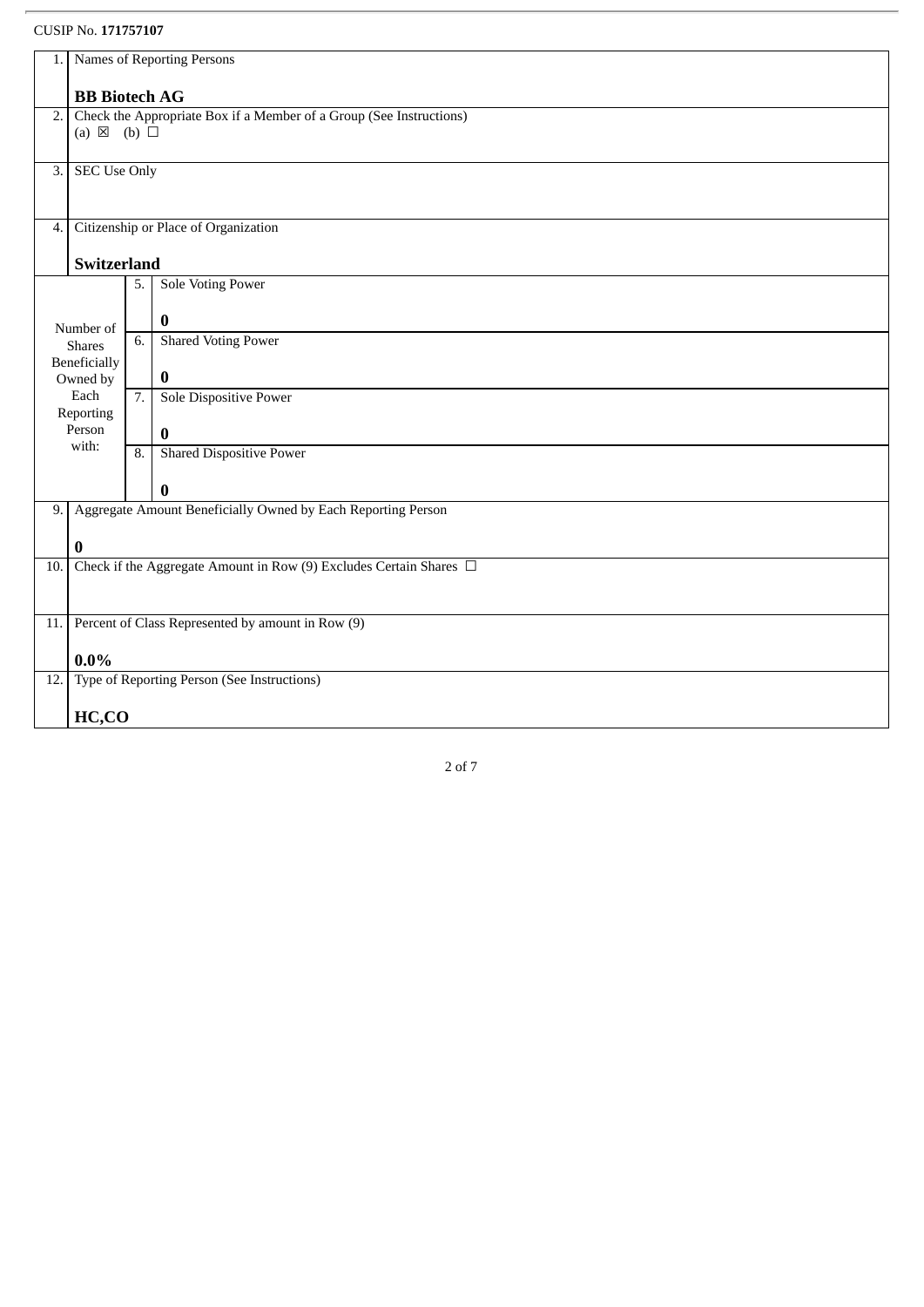### CUSIP No. **171757107**

| 1.                                                                        | Names of Reporting Persons                                   |    |                                                                         |  |  |  |  |
|---------------------------------------------------------------------------|--------------------------------------------------------------|----|-------------------------------------------------------------------------|--|--|--|--|
|                                                                           | <b>Biotech Target N.V.</b>                                   |    |                                                                         |  |  |  |  |
|                                                                           | I.R.S. Identification Nos. of above persons (entities only): |    |                                                                         |  |  |  |  |
|                                                                           | N/A                                                          |    |                                                                         |  |  |  |  |
| Check the Appropriate Box if a Member of a Group (See Instructions)<br>2. |                                                              |    |                                                                         |  |  |  |  |
|                                                                           | (a) $\boxtimes$ (b) $\square$                                |    |                                                                         |  |  |  |  |
| <b>SEC Use Only</b><br>$\overline{3}$ .                                   |                                                              |    |                                                                         |  |  |  |  |
|                                                                           |                                                              |    |                                                                         |  |  |  |  |
|                                                                           | Citizenship or Place of Organization<br>4.                   |    |                                                                         |  |  |  |  |
|                                                                           | <b>Curacao</b>                                               |    |                                                                         |  |  |  |  |
|                                                                           |                                                              | 5. | <b>Sole Voting Power</b>                                                |  |  |  |  |
|                                                                           | Number of                                                    |    | $\boldsymbol{0}$                                                        |  |  |  |  |
|                                                                           | <b>Shares</b><br>Beneficially                                | 6. | <b>Shared Voting Power</b>                                              |  |  |  |  |
|                                                                           | Owned by                                                     |    | $\bf{0}$                                                                |  |  |  |  |
|                                                                           | Each<br>Reporting                                            | 7. | Sole Dispositive Power                                                  |  |  |  |  |
|                                                                           | Person<br>with:                                              |    | $\bf{0}$                                                                |  |  |  |  |
|                                                                           |                                                              | 8. | <b>Shared Dispositive Power</b>                                         |  |  |  |  |
|                                                                           |                                                              |    | $\bf{0}$                                                                |  |  |  |  |
| 9.                                                                        |                                                              |    | Aggregate Amount Beneficially Owned by Each Reporting Person            |  |  |  |  |
|                                                                           | 0                                                            |    |                                                                         |  |  |  |  |
| 10.                                                                       |                                                              |    | Check if the Aggregate Amount in Row (9) Excludes Certain Shares $\Box$ |  |  |  |  |
|                                                                           |                                                              |    |                                                                         |  |  |  |  |
| 11.                                                                       | Percent of Class Represented by amount in Row (9)            |    |                                                                         |  |  |  |  |
|                                                                           | $0.0\%$                                                      |    |                                                                         |  |  |  |  |
|                                                                           | 12. Type of Reporting Person (See Instructions)              |    |                                                                         |  |  |  |  |
|                                                                           | CO                                                           |    |                                                                         |  |  |  |  |

3 of 7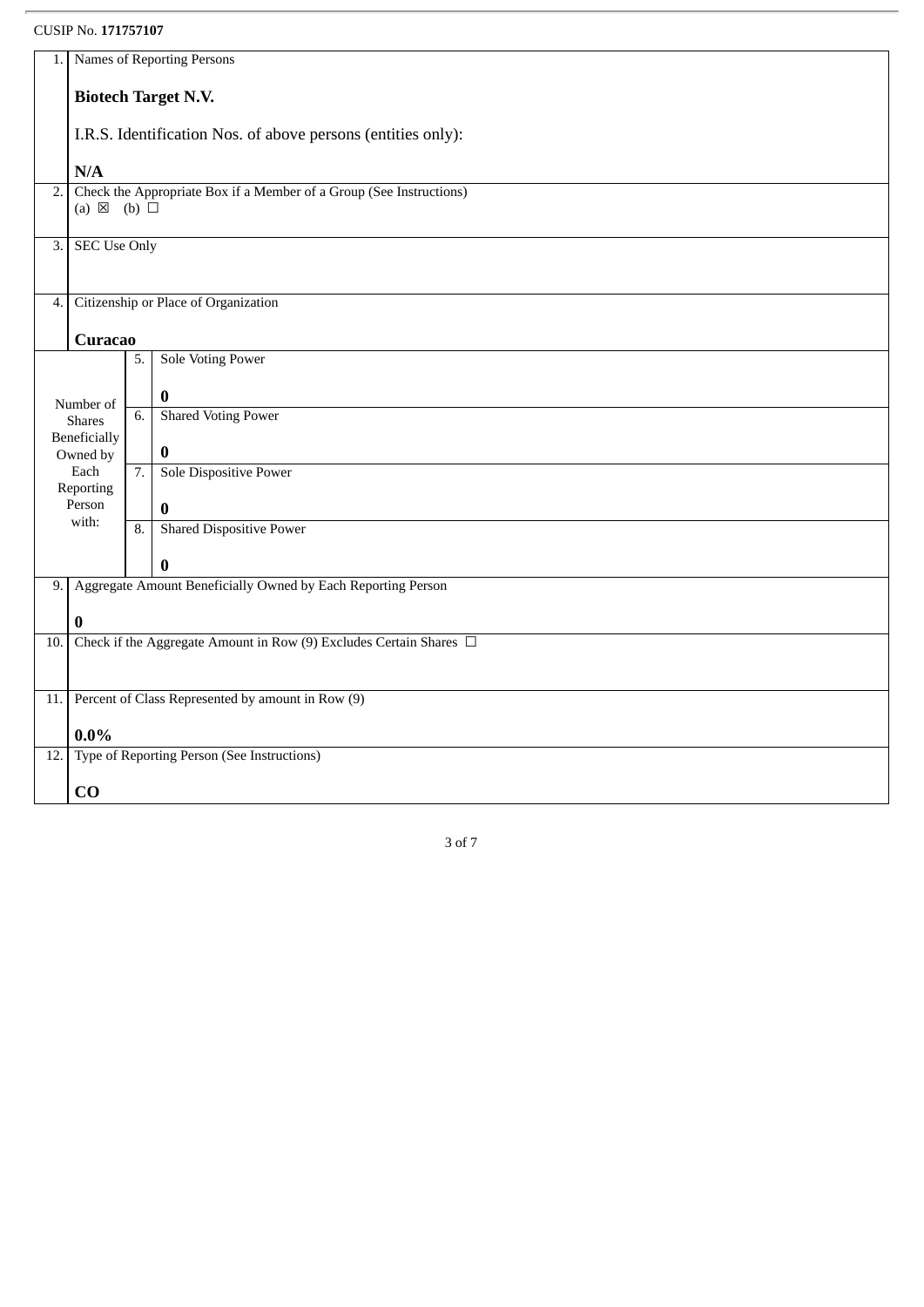#### **Item 1**

- **1(a) Name of Issuer: Cidara Therapeutics, Inc.**
- **1(b) Address of Issuer's Principal Executive Offices: 6310 Nancy Ridge Drive, Suite 101, San Diego, CA 92121**

#### **Item 2**

- 2(a) Name of Person Filing: BB Biotech AG ("BB Biotech") on behalf of its wholly-owned subsidiary, Biotech Target N.V. ("Biotech **Target")**
	- **2(b) Address of Principal Business Office or, if none, Residence: BB Biotech AG: Schwertstrasse 6, CH-8200 Schaffhausen, Switzerland Biotech Target N.V.: Ara Hill Top Building, Unit A-5, Pletterijweg Oost 1, Curaçao**
	- **2(c) Citizenship: BB Biotech AG: Switzerland Biotech Target N.V.: Curacao**
	- **2(d) Title of Class of Securities Common Stock, Par Value \$0.0001 Per Share**
	- **2(e) CUSIP Number 171757107**

#### **Item 4. Ownership**

Provide the following information regarding the aggregate number and percentage of the class of securities of the issuer identified in **Item 1.**

- **(a) Amount beneficially owned: 0**
- **(b) Percent of class: 0.0%**
- **(c) Number of shares as to which the person has:**
- **(i) Sole power to vote or to direct the vote 0**
- **(ii) Shared power to vote or to direct the vote 0**
- **(iii) Sole power to dispose or to direct the disposition of 0**
- **(iv) Shared power to dispose or to direct the disposition of 0**

**ITEM 5. Ownership of Five Percent or Less of a Class**

If this statement is being filed to report the fact that as of the date hereof the reporting person has ceased to be the beneficial owner of **more than five percent of the class of securities, check the following** ☒**.**

4 of 7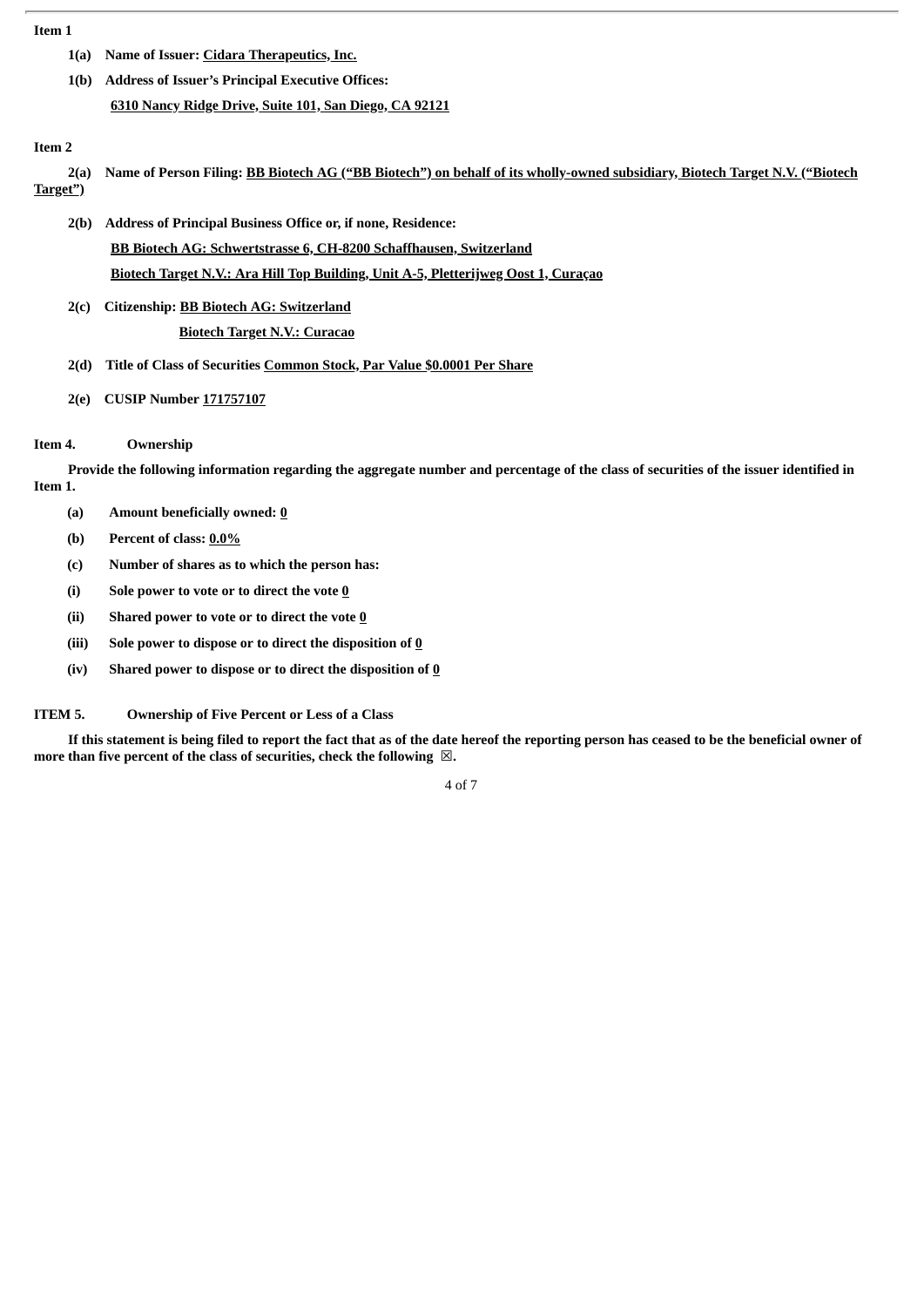Item 7. Identification and Classification of the Subsidiary Which Acquired the Security Being Reported on By the Parent Holding **Company or Control Person.**

This statement is filed jointly by BB Biotech and Biotech Target, Biotech Target is a wholly-owned subsidiary of BB Biotech.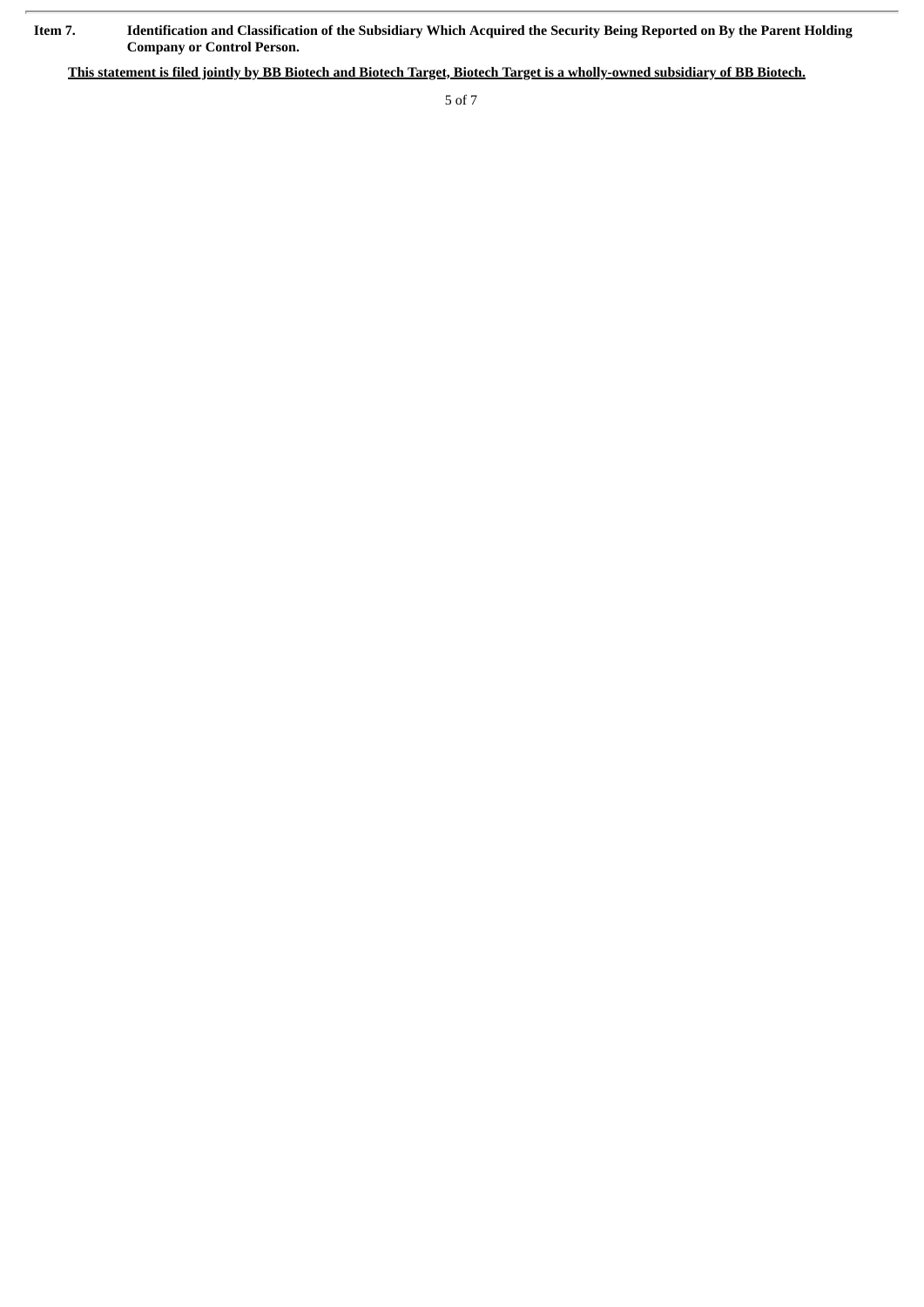#### **Item 10. Certification**

By signing below I certify that, to the best of my knowledge and belief, the securities referred to above were not acquired and are not held for the purpose of or with the effect of changing or influencing the control of the issuer of the securities and were not acquired and are not held **in connection with or as a participant in any transaction having that purpose or effect.**

#### **SIGNATURES**

After reasonable inquiry and the best of my knowledge and belief, I certify that the information set forth in this statement is true, complete and correct.

#### **BB Biotech AG**

| Date: February 9, 2022     | By:    | /s/ Martin Gubler          |  |
|----------------------------|--------|----------------------------|--|
|                            |        | <b>Signatory Authority</b> |  |
|                            | Name:  | <b>Martin Gubler</b>       |  |
|                            | Title: | <b>Signatory Authority</b> |  |
| Date: February 9, 2022     | By:    | /s/ Ivo Betschart          |  |
|                            |        | <b>Signatory Authority</b> |  |
|                            | Name:  | <b>Ivo Betschart</b>       |  |
|                            | Title: | <b>Signatory Authority</b> |  |
| <b>Biotech Target N.V.</b> |        |                            |  |
| Date: February 9, 2022     | By:    | /s/ Jan Bootsma            |  |
|                            |        | <b>Signatory Authority</b> |  |
|                            | Name:  | Jan Bootsma                |  |
|                            | Title: | <b>Signatory Authority</b> |  |
| Date: February 9, 2022     | By:    | /s/ Hugo van Neutegem      |  |
|                            |        | <b>Signatory Authority</b> |  |
|                            | Name:  | <b>Hugo van Neutegem</b>   |  |
|                            | Title: | <b>Signatory Authority</b> |  |
|                            | 6 of 7 |                            |  |